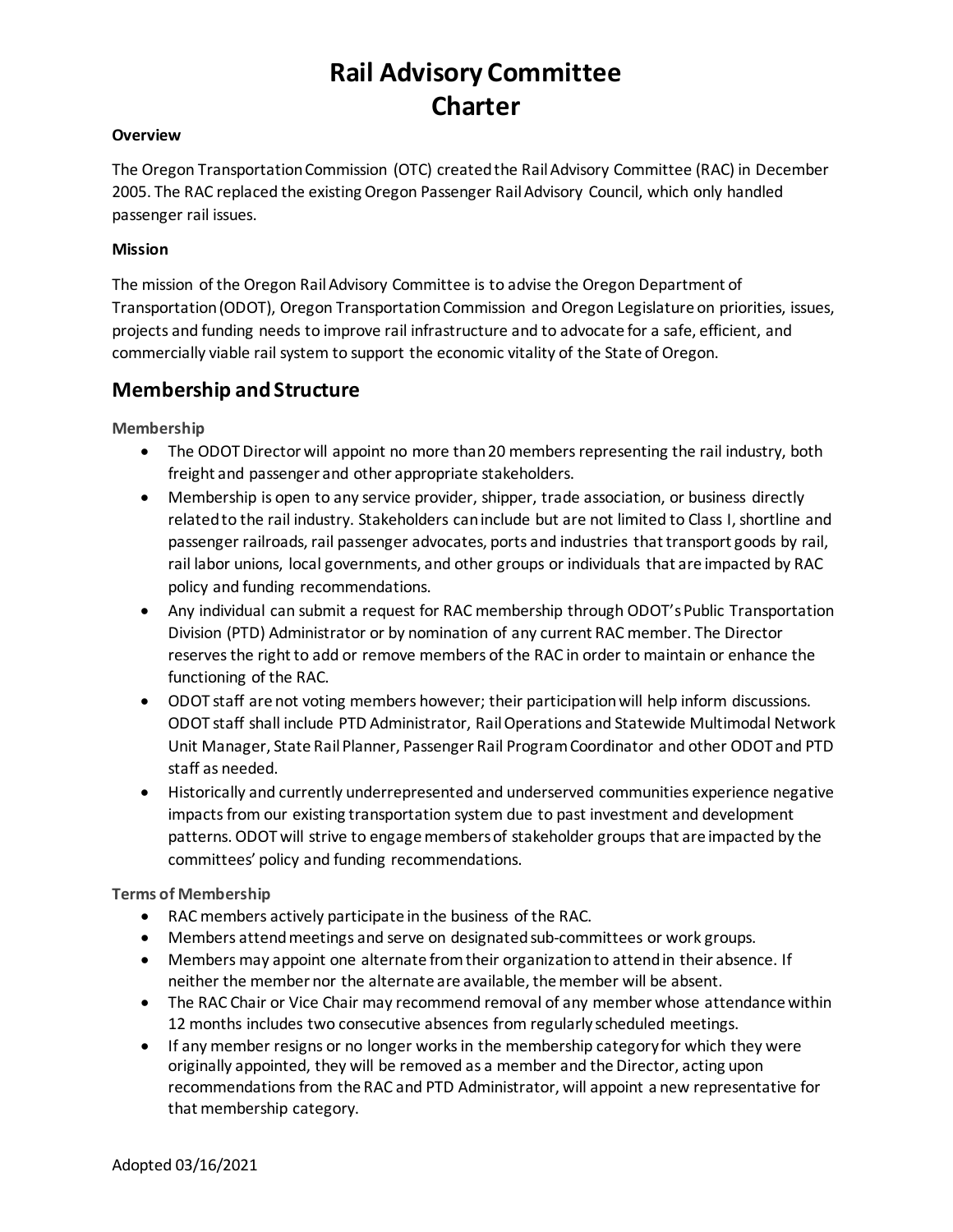# **Rail Advisory Committee Charter**

• Members are required to successfully complete Department of Administrative Services and ODOT mandatory trainings specific to advisory committee members.

### **Structure**

- There shall be a Chair and Vice-Chair for the RAC.
- The Chair and Vice-Chair shall receive nominations from the RAC members for the Chair and Vice-Chair positions during a regularly scheduled meeting and elected by a simple majority vote of members present.
- The Chair and Vice-Chair will be eligible to serve for two consecutive two-year terms. Terms begin January 1 of even-numbered years and end December 31 of odd-numbered years.
- In the event the Chair has been in office for at least a six-month period and then vacates office for any reason, the Vice-Chair will become the Chair for the remainder of the vacating Chair's two-year term. If the Chair has been in office for less than a six-month period and then vacates office for any reason, an election is required to select a Chair for the remainder of the vacating Chair's term.
- In the event the Vice-Chair vacates office for any reason, an election is required to select a new Vice-Chair for the remainder of the vacating Vice-Chair's term.
- The Chair will conduct the meetings and work with PTD staff to establish the agenda for each meeting.
- In the absence of the Chair, the Vice-Chair will conduct meetings.

#### **Workgroups**

- As appropriate, RAC may create workgroups or sub-committees to examine current issues and develop recommendations for the RAC.
- Workgroups will be chaired by a RAC member appointed by the RAC Chair, but may include non-RAC members as co-chair or as workgroup participants.
- Final recommendations from a workgroup will be brought to the RAC Chair and Vice-Chair prior to presenting to the full RAC.
- If a workgroup member is unable to attend, either in person or via telephone conference, the workgroup chair may choose to appoint another member who has knowledge/expertise as needed to support the workgroup's needs. This information and decision should be provided to the RAC.
- Final products produced by workgroups will be posted on PTD's RAC webpage.

**Meeting Schedule and Public Notice**

- Regular meetings will be held quarterly, at a minimum. Additional meetings may be scheduled as needed.
- It is the responsibility of PTD to schedule and staff RAC meetings, in consultation with the RAC Chair and Vice-Chair. The meetings will be held at meeting locations and times that enable full member and public participationin accordance to Oregon Public Meetings Law, ORS 192.630.
- In the event a meeting cannot be held in person, it will be conducted via electronic media technology that enables full member and public participation.
- Public notice of all RAC meeting will be published in accordance to ORS 192.640:
	- For regularly scheduled meetings, PTD staff shall provide for and give public notice reasonably calculated to give actual notice to interested persons including news media